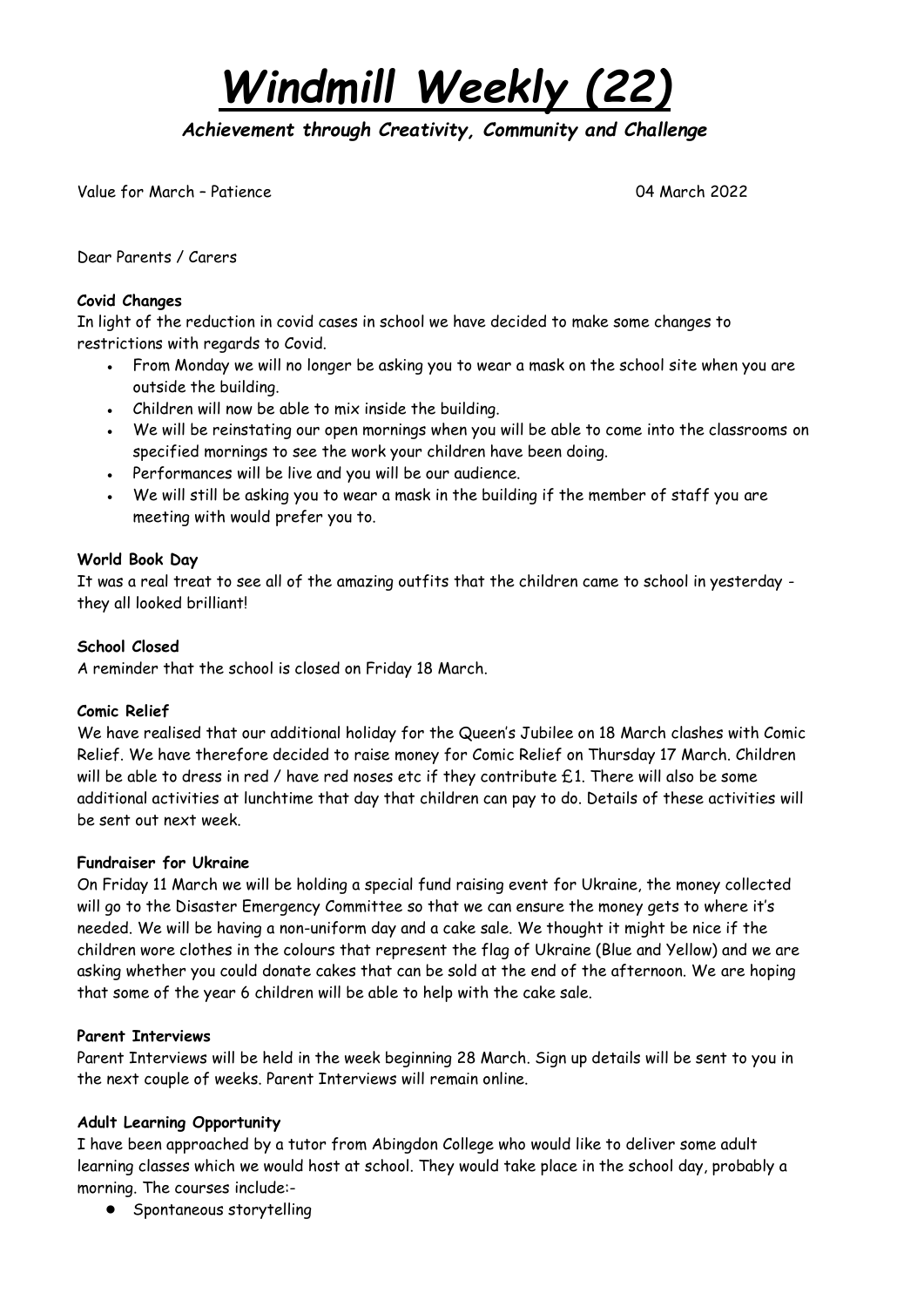- Story writing with your child
- Reading with your young child
- Keeping up with the children in English
- Keeping up with the children in maths
- ESOL class (English for speakers of other languages)

There is more information about each course on the poster at the end of this letter. Please could you indicate on the slip at the end of this letter if you would be interested in attending one of these courses.



**Key Dates**

| 11th March             | Ukraine fundraiser - non uniform |  |  |
|------------------------|----------------------------------|--|--|
| 17th March             | Comic Relief day in school       |  |  |
| 18 <sup>th</sup> March | SCHOOL CLOSED                    |  |  |
| 28 <sup>th</sup> March | <b>Parent Interviews</b>         |  |  |
| $4th$ April            | Year 4 performance 2pm - 3pm     |  |  |
| $6th$ April            | Year 4 performance 6pm           |  |  |
| 8 <sup>th</sup> April  | Break up for Easter @ 2.30pm     |  |  |
| 26 <sup>th</sup> April | Start term 5 - 8.45am            |  |  |

#### **Year 4 Production**

We are now able to hold performances inside again and would like to make you aware of the dates for the Year 4 performance. More details will follow nearer the time via the children.

4 th April Monday 9:10am Dress rehearsal for school

5 th April Tuesday 2-3pm Afternoon Performance to Parents

6 th April Wednesday 6:00pm Evening Performance to Parents

#### **Book Fair**

This year we have trialled a new system for the book fair and while there have been benefits of the cashless system, it has caused some teething problems for us. We are working hard to make sure all children receive the books they wanted from the fair on time but please bear with us as the system isn't working quite as we had hoped. If you have any questions or queries please email [tfurniss@windmill.oxon.sch.uk.](mailto:tfurniss@windmill.oxon.sch.uk)

#### **100 Club**

The winning numbers are for the February draw are:

|        | よつに<br>1st<br>んんい | -15<br>2nd<br>$\overline{\phantom{0}}$<br>んょつ | .<br>3rd<br>-<br>むょひ |
|--------|-------------------|-----------------------------------------------|----------------------|
| anuarv | <b>52</b><br>ິບເ  | $\sim$<br>ີ                                   | O4                   |

Congratulations to the winners - you should have received an email this week about claiming your prizes. We now have a few numbers free for anyone who would like to join. Its £12 per year for one number to be in with the chance to win cash prizes and raise money for extra school items such as additional books for the library and classrooms. Please get in touch for more information via email: wilkinson\_h@hotmail.com or Classlist: Helen Baker.

#### **Tag Rugby for Reception Class**

Gavin Allinson is starting a tag rugby group for Reception Class Students on Fridays 3.05 to 4.05 PM. Suitable for boys and girls. There are 5 sessions before Easter. Places are limited to 12 children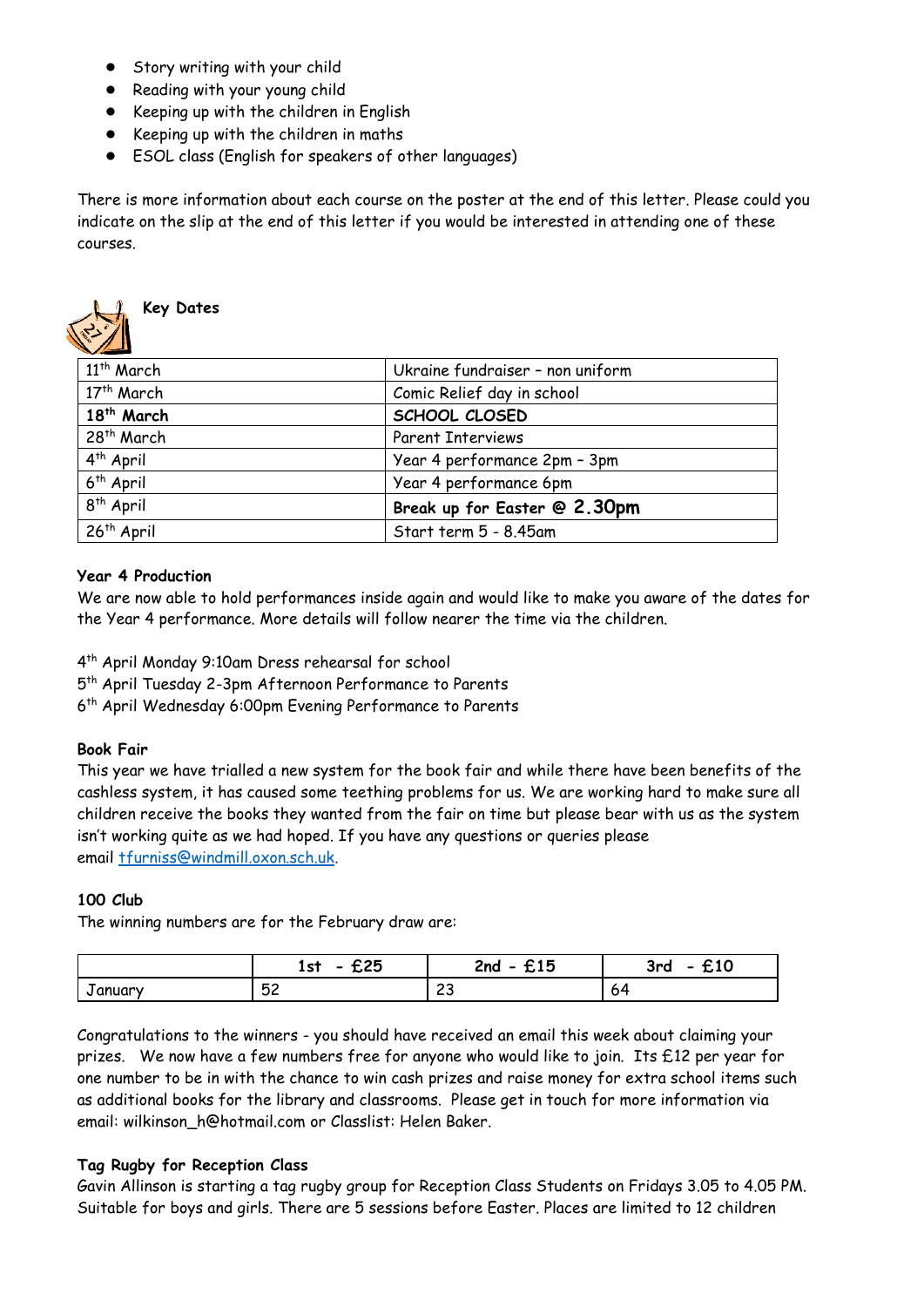initially (3 spots already taken). Sessions will continue after the Easter Holidays. Please contact Gavin at sportgavin@gmail.com or 07403379977 to secure a place. The cost is £30 until Easter.

#### **School Dinners / Packed Lunch**

The cost of school dinners for term 4 (Mon 28 Feb – Fri 08 April) is **£63.80**. **Please note that school meals must be ordered and paid for in advance**.

If you pay weekly, payments (£11.00) must be paid by Monday morning for the week ahead. **Please use the School Gateway App to make lunch money payments.**

Download the free app. Search School Gateway in your app store and download. Apple iphone users <http://schoolgateway.co.uk/iosdownload> Android phone users <http://schoolgateway.co.uk/androiddownload>

A reminder that pupils must have either school meals all term or packed lunches all term, we cannot cater for children having meals on odd days.

**IMPORTANT** - If your child would like to switch their meal preference, please email Christine in the school office on **[cmeeson@windmill.oxon.sch.uk](mailto:cmeeson@windmill.oxon.sch.uk)** on or before the first day of term. If we are unaware that your child has switched from packed lunch to school dinner, a dinner will not have been ordered for them and if your child switches from school dinner to packed lunch and you have not informed the office, you will be charged for the meal that has been prepared.

We would like to remind you that all children in KS1 (Reception, Year 1, and Year 2) qualify for free school dinners under the Government Universal Infant Free School Meal scheme. If your child is not already having school dinners, you will also need to request them through the office.

#### **Lost Property**

Please can you make sure all items are clearly labelled with your child's name. This week the following un-named items are in lost property:-

Green coat – aged 6 'Ready for Winter' logo Blue zip up hooded fleece – age 5/6 pink heart and 'P' on the front. 1 woolly glove – red/black AFCB Green plastic water bottle White fluffy zip up fleece age 5/6 Blue/yellow bobble hat White bobble hat Bear hat with bear ears Liverpool Hoodie Purple wellies – size 13 1 Blue/black stripy welly Pair of black shoes – size 5 1 black shoe size 13 Grey 'Polar Gear' lunch box Green/blue 'Skip Hop' lunch box Zara coat – reversible grey/blue Blue 'Sandiago' fleece age 10/12 MUFC lightweight black jacket Black 'Soul Cal' coat age 7/8 Green 'Rock Legends' Tee shirt 2 Blue water bottles Blue/Yellow bobble hat Size 2 'Muddy puddle' wellies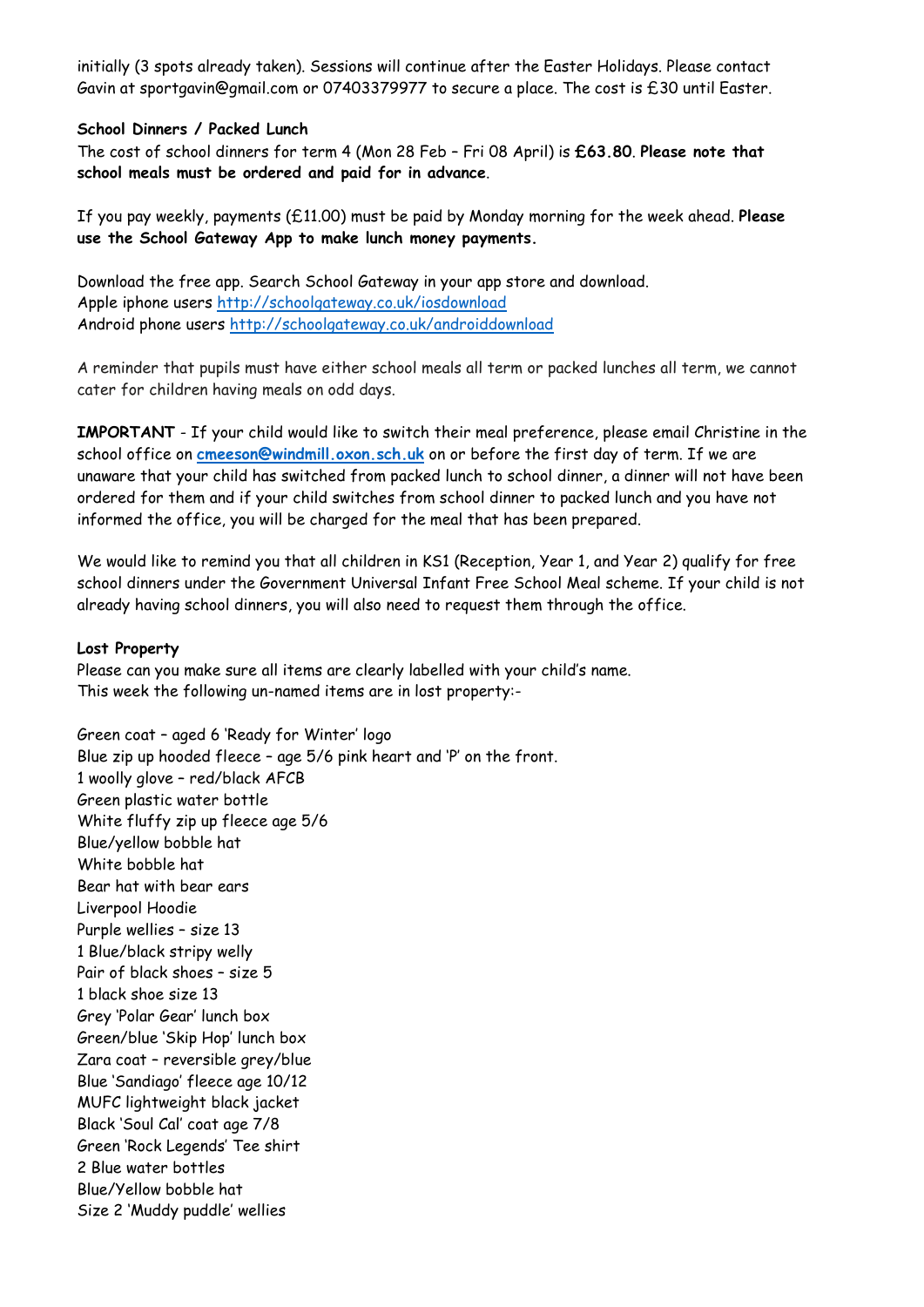#### 125,000 gloves 1 million school jumpers

Please email [cmeeson@windmill.oxon.sch.uk](mailto:cmeeson@windmill.oxon.sch.uk) to reclaim.

Yours faithfully

Krep

Lynn Knapp Headteacher **(If any images below are missing please view the Newsletter on the School Website – [www.windmill.oxon.sch.uk\)](http://www.windmill.oxon.sch.uk/)**

**\_\_\_\_\_\_\_\_\_\_\_\_\_\_\_\_\_\_\_\_\_\_\_\_\_\_\_\_\_\_\_\_\_\_\_\_\_\_\_\_\_\_\_\_\_\_\_\_\_\_\_\_\_\_\_\_\_\_\_\_\_\_\_\_\_\_\_\_\_\_\_\_\_\_\_**

#### **Adult Learning Opportunity**

I would be interested in the following courses

- 
- $\quad \Box \quad$  Spontaneous storytelling  $\qquad \qquad \Box \quad$  Keeping up with the children in English
- $\quad \Box \quad$  Story writing with your child  $\qquad \qquad \Box \quad$  Keeping up with the children in maths
- $\Box$  Reading with your young child  $\Box$  ESOL class (English for speakers of other languages)
	-

**Name \_\_\_\_\_\_\_\_\_\_\_\_\_\_\_\_\_\_\_\_\_\_\_\_\_\_\_\_\_ Contact Numbr\_\_\_\_\_\_\_\_\_\_\_\_\_\_\_\_\_\_\_\_\_\_\_\_\_\_\_**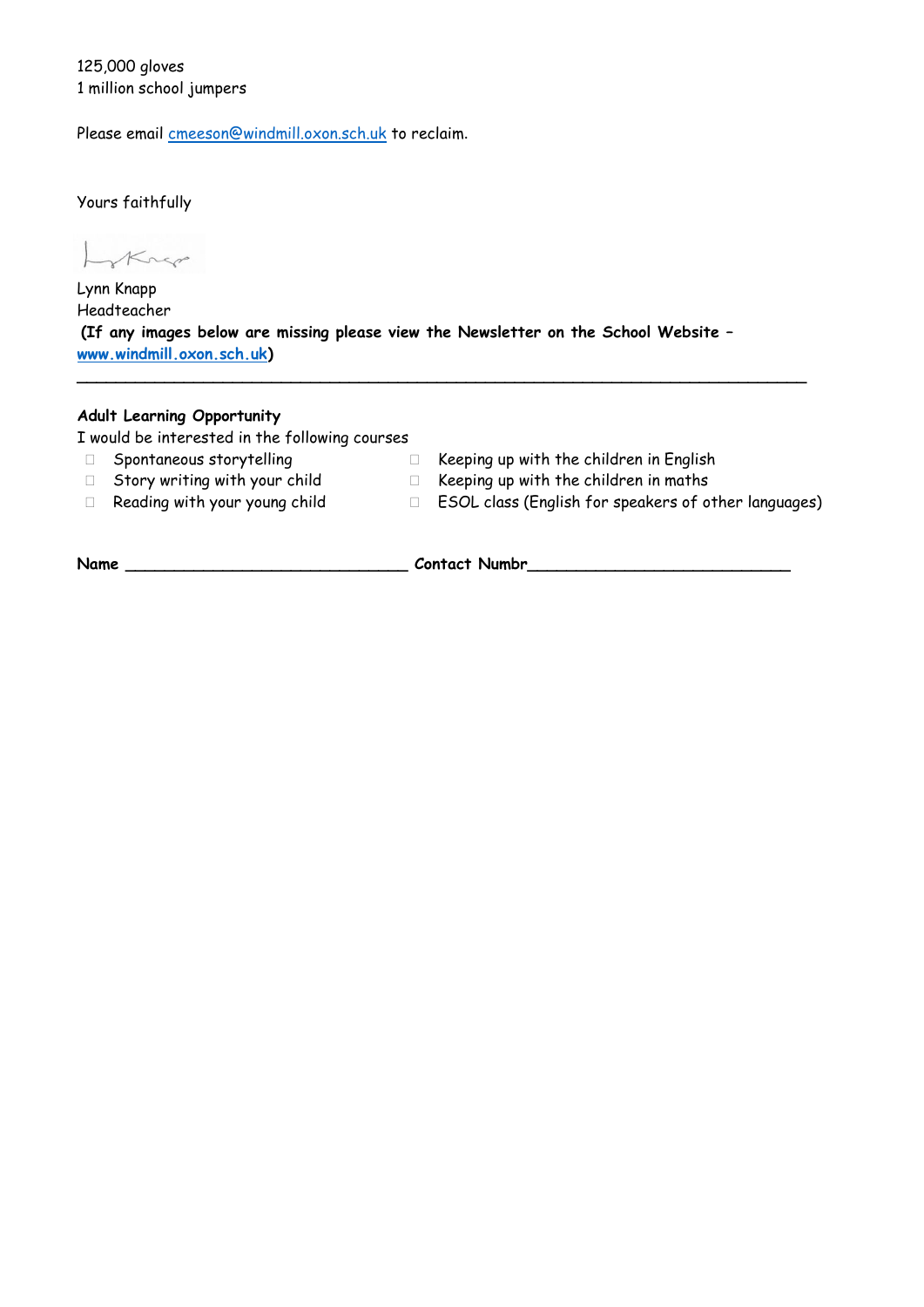# Free Family learning courses for parents starting soon



PROVIDED BY ABINGDON & WITNEY COLLEGE

**Eligibility criteria: that you have been resident in the UK or in a European Economic Area country for the past three years, are married to an EU citizen or have a parent, brother/sister or child who has been resident for three years.** 

# All courses will be taught online on Microsoft Teams

## **Story writing with your child** (three sessions) – **Tuesday 24th November, Tuesday 1 st December, Tuesday 8th December – 9.30am to 11.30am**

- Write picture books using rhyme and repetition
- Experience twenty creative writing activities to tell stories
- Learn to use characters, settings, problems and resolutions to make up stories with your children
- Identify SPaG (spelling, punctuation & grammar) opportunities to improve children's writing



# **Emotional Health: You and your family** (three sessions) **– Thursday 26th November, Thursday 3rd November, Thursday 10th November – 12.30pm to 2.00pm**

- Developing communication and relationship skills
- Enhancing self-esteem and empathy with our children
- Understanding and responding to difficult feelings our own and our children's
- Taking care of our family's emotional health & nurturing ourselves

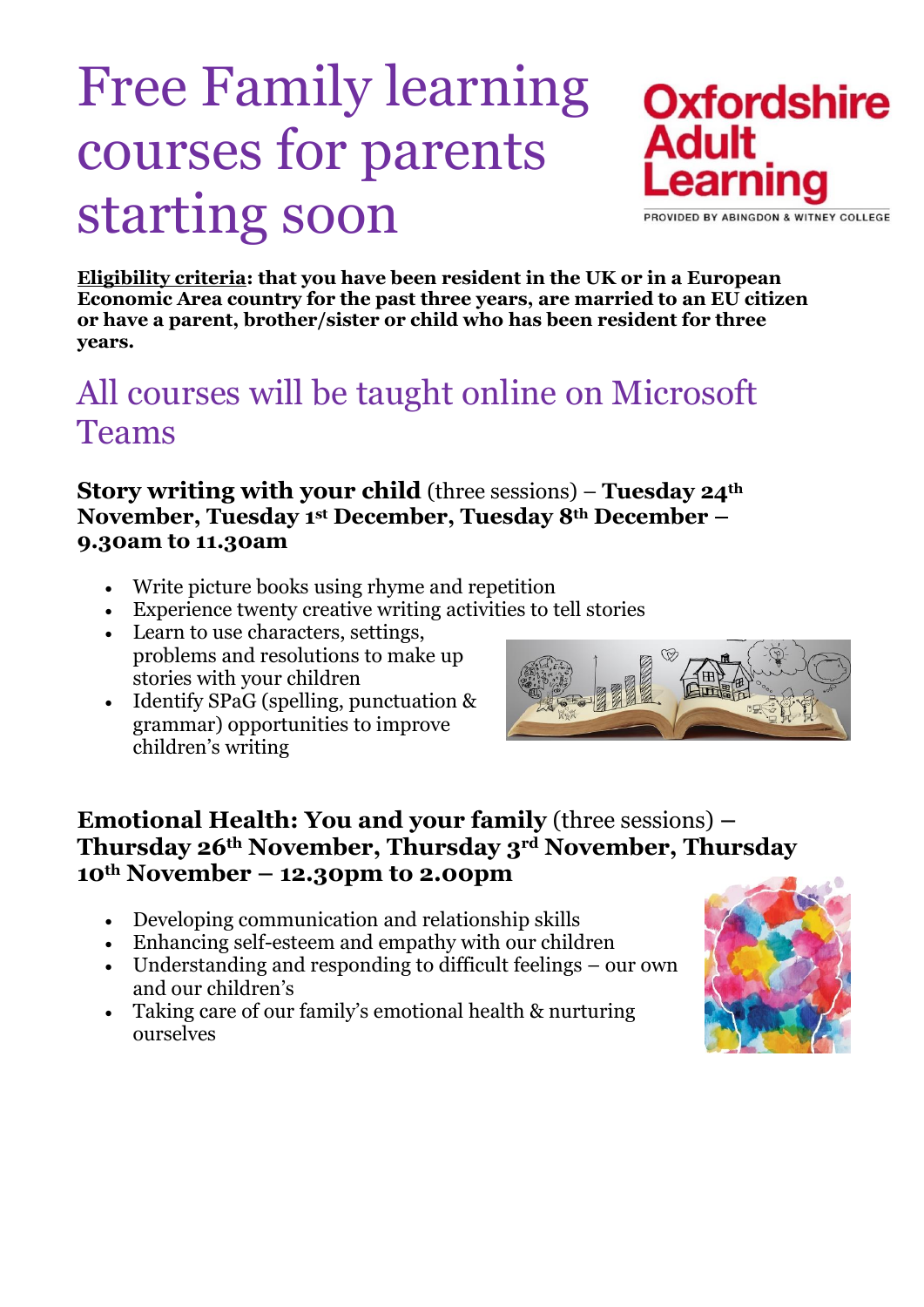# **Reading with your young child** (single session) – **Friday 27th November from 9.30am to 11.30am**

- Pre-reading skills and activities to get your child ready for reading
- How children learn to read at school
- All about phonics teaching

# **Emotional Health: You and your family** (three sessions) **– Monday 30th November, Monday 7th November, Monday 14th November – 9.30am to 11.30am**

- Developing communication and relationship skills
- Enhancing self-esteem and empathy with our children
- Understanding and responding to difficult feelings our own and our children's
- Taking care of our family's emotional health & nurturing ourselves

### **Inspiring Confidence** (five sessions) – **Wednesday evenings: 2nd , 9th , 16th December & 6th , 13th January – 6.30pm to 8.00pm**

- Overcoming low expectations and challenging negative thoughts
- Exploring different learning styles
- Developing a positive attitude to learning in your child
- Encouraging your child to develop a growth mindset

## **Spontaneous storytelling** (two sessions) – **Friday 4th December & Friday 11th December – 9.30am to 11.30am**

- The importance of storytelling in children's development
- Experience twenty spontaneous storytelling games and activities
- Make up and tell spontaneous stories to your own children

# **To sign up for these free family learning courses, please contact:**

# **Tony Payne, Family Learning Lecturer**

**Email: [tony.payne@abingdon-witney.ac.uk](mailto:tony.payne@abingdon-witney.ac.uk)**